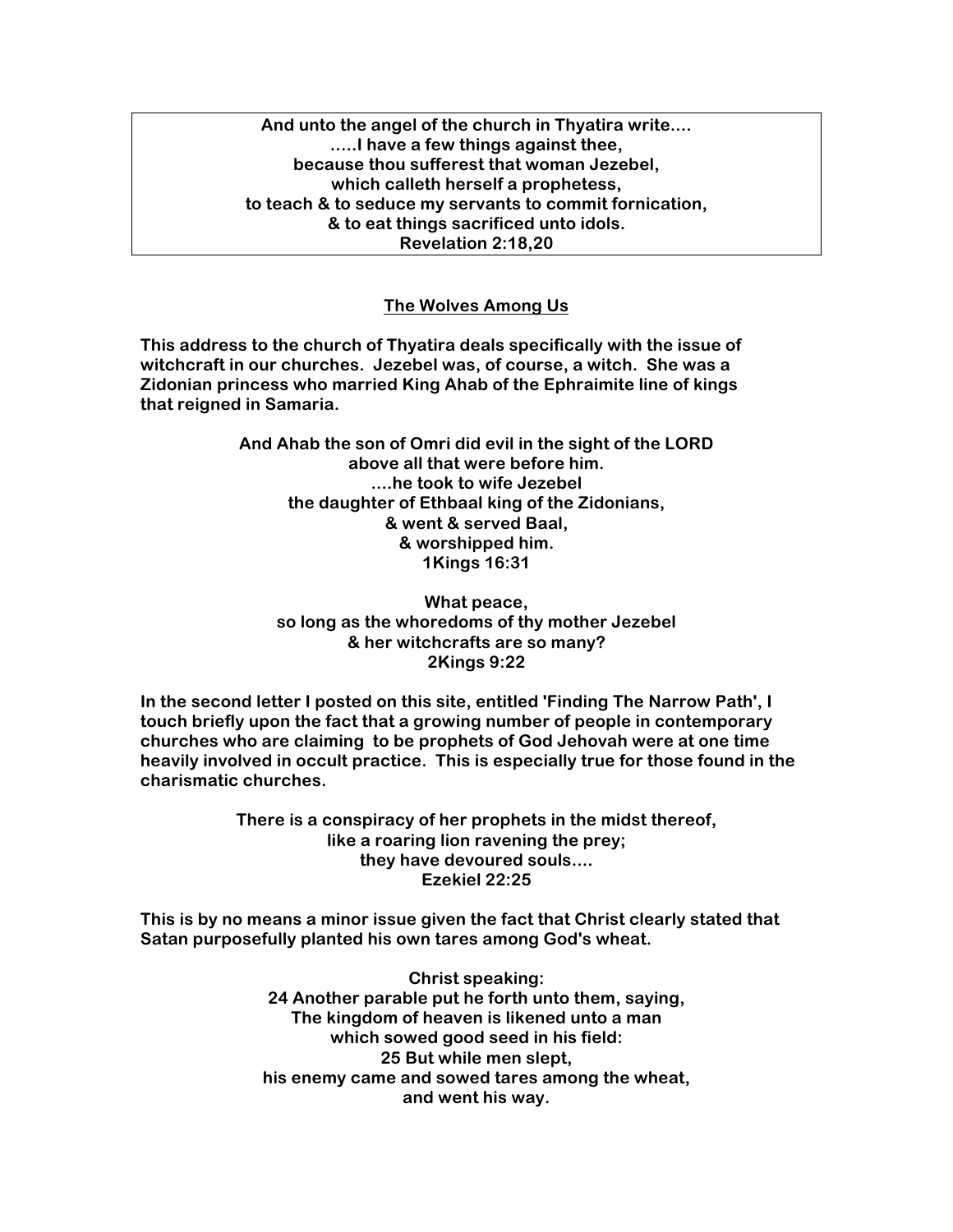## **26 But when the blade was sprung up, and brought forth fruit, then appeared the tares also. 27 So the servants of the householder came and said unto him, Sir, didst not thou sow good seed in thy field? from whence then hath it tares? 28 He said unto them,**

**An enemy hath done this.**

**The servants said unto him, Wilt thou then that we go and gather them up? 29 But he said, Nay; lest while ye gather up the tares, ye root up also the wheat with them. 30 Let both grow together until the harvest: and in the time of harvest I will say to the reapers, Gather ye together first the tares, and bind them in bundles to burn them: but gather the wheat into my barn.**

**Matthew 13:24**

**Certainly planting agents among the genuine worshippers of God is a massive project. To what end? As I've stated elsewhere, the fact is that the trafficking of human souls is lucrative business for the enemies of God.**

**The following scriptures speak to 'the prince of Tyrus' which many interpret to be an alias title for Lucifer: 3 Behold, thou art wiser than Daniel; there is no secret that they can hide from thee: 4 With thy wisdom and with thine understanding thou hast gotten thee riches, and hast gotten gold and silver into thy treasures: 5 By thy great wisdom and by thy traffick** 

**hast thou increased thy riches, and thine heart is lifted up because of thy riches. Ezekiel 28:3-5**

**The book of Ezekiel describes a device employed by the witch-hunters of souls prior to the Diaspora:**

> **18 And say, Thus saith the Lord God; Woe to the women that sew pillows to all armholes, and make kerchiefs upon the head of every stature to hunt souls! Will ye hunt the souls of my people, and will ye save the souls alive that come unto you? 19 And will ye pollute me among my people for handfuls of barley and for pieces of bread, to slay the souls that should not die, and to save the souls alive that should not live, by your lying to my people that hear your lies? 20 Wherefore thus saith the Lord God; Behold, I am against your pillows, wherewith ye there hunt the souls to make them fly,**